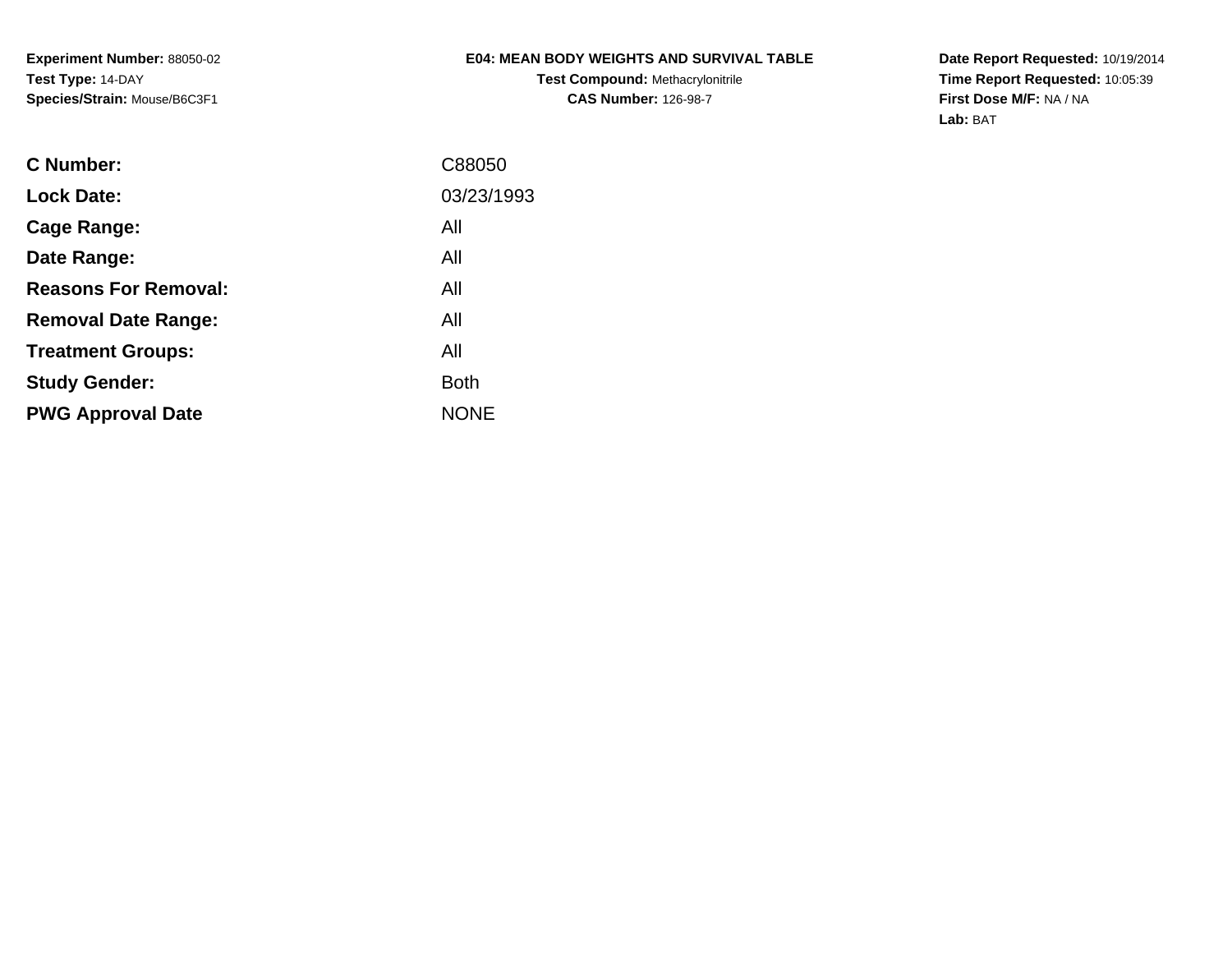#### **E04: MEAN BODY WEIGHTS AND SURVIVAL TABLE**

**Test Compound:** Methacrylonitrile**CAS Number:** 126-98-7

**Date Report Requested:** 10/19/2014**Time Report Requested:** 10:05:39**First Dose M/F:** NA / NA**Lab:** BAT

#### **MALE**

| <b>DAY</b>                | $0$ G/L |   |      | $0.15$ G/L          |                 |      | $0.3$ G/L           |                |       | 0.6 G/L     |             |
|---------------------------|---------|---|------|---------------------|-----------------|------|---------------------|----------------|-------|-------------|-------------|
|                           | WT(g)   | N |      | $WT(g)$ % OF CNTL N |                 |      | $WT(g)$ % OF CNTL N |                | WT(g) | % OF CNTL N |             |
|                           | 25.2    | 5 | 25.0 | 99.1                | $5\overline{a}$ | 25.3 | 100.3               | $5^{\circ}$    | 25.7  | 102.1       | $\mathbf b$ |
|                           | 26.3    | 5 | 26.7 | 101.4               | 4               | 26.8 | 101.9               | $\overline{5}$ | 27.1  | 103.0       | $\mathbf b$ |
| <b>TERM</b><br><b>SAC</b> | 27.9    | 5 | 28.1 | 100.6               | 4               | 28.6 | 102.5               | 5              | 28.7  | 102.8       | ა           |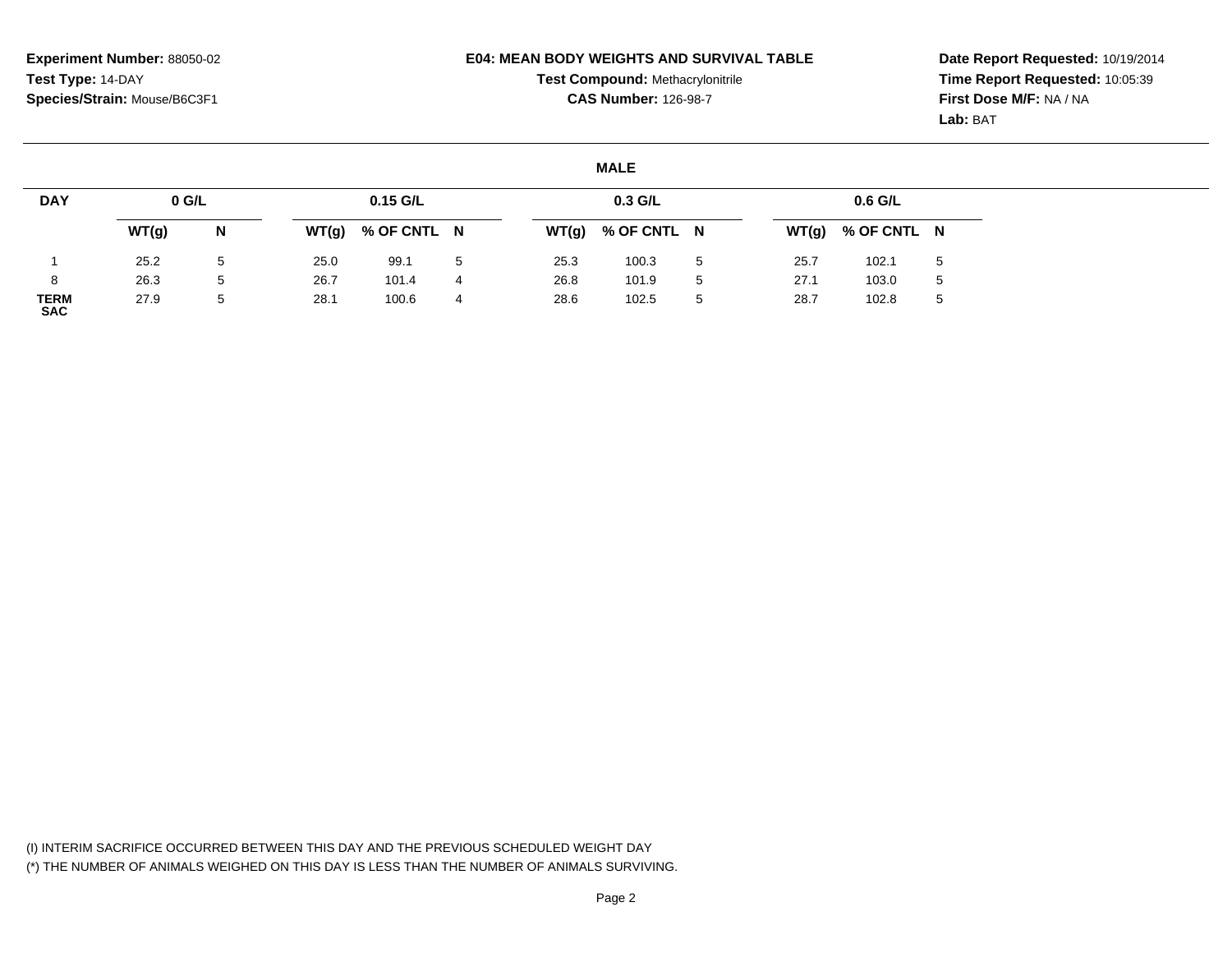### **E04: MEAN BODY WEIGHTS AND SURVIVAL TABLE**

**Test Compound:** Methacrylonitrile**CAS Number:** 126-98-7

**Date Report Requested:** 10/19/2014**Time Report Requested:** 10:05:39**First Dose M/F:** NA / NA**Lab:** BAT

#### **MALE**

| <b>DAY</b>          |      | 1.2 G/L             |   |      | 2.4 G/L             |   |
|---------------------|------|---------------------|---|------|---------------------|---|
|                     |      | $WT(g)$ % OF CNTL N |   |      | $WT(g)$ % OF CNTL N |   |
|                     | 25.1 | 99.6                | 5 | 25.3 | 100.4               | 5 |
| 8                   | 24.3 | 92.4                | 4 | 23.2 | 88.1                | 4 |
| <b>TERM<br/>SAC</b> | 27.4 | 98.0                | 4 | 25.8 | 92.2                | 4 |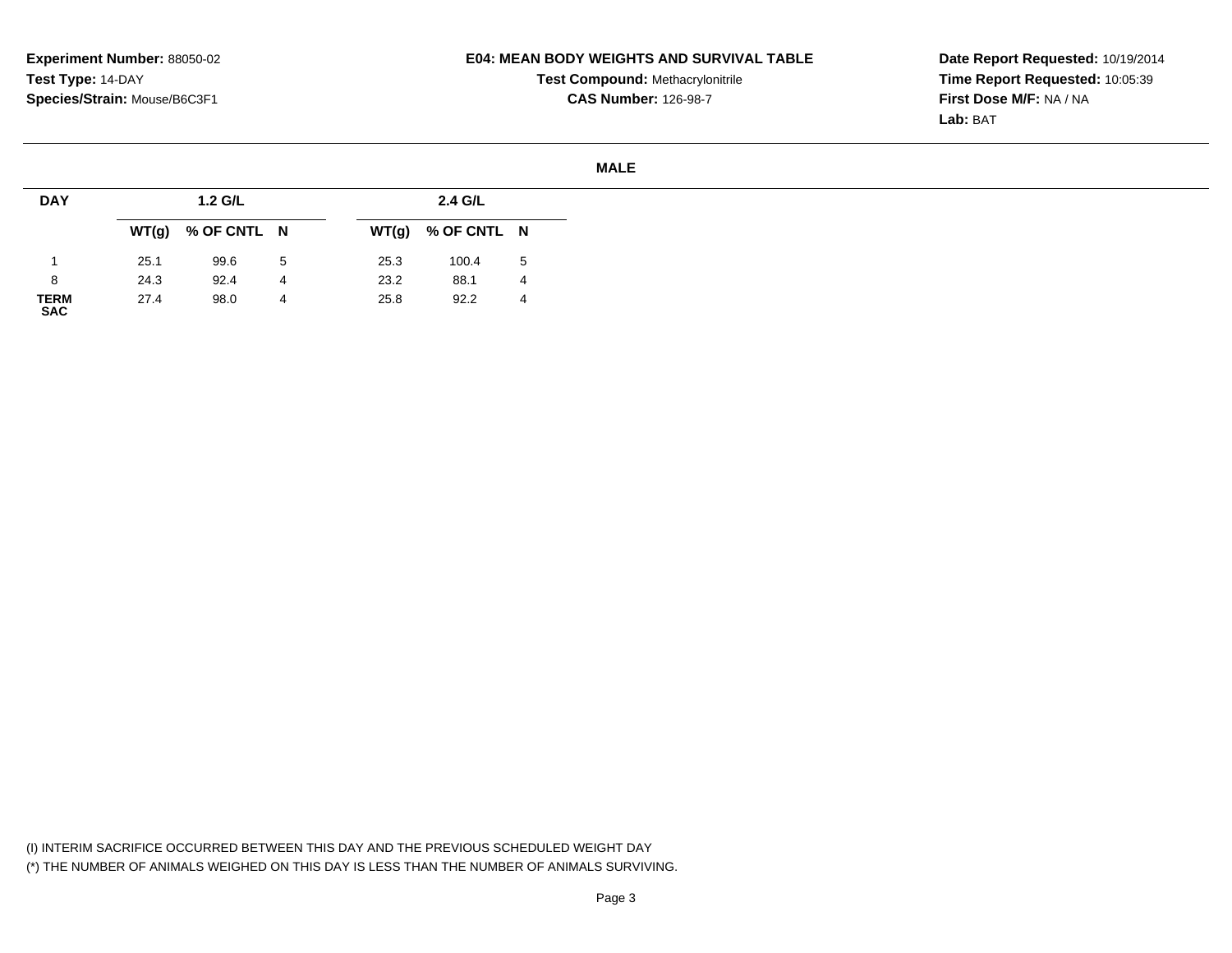## **E04: MEAN BODY WEIGHTS AND SURVIVAL TABLE**

**Test Compound:** Methacrylonitrile**CAS Number:** 126-98-7

\*\*\*END OF MALE DATA\*\*\*

**Date Report Requested:** 10/19/2014**Time Report Requested:** 10:05:39**First Dose M/F:** NA / NA**Lab:** BAT

(I) INTERIM SACRIFICE OCCURRED BETWEEN THIS DAY AND THE PREVIOUS SCHEDULED WEIGHT DAY(\*) THE NUMBER OF ANIMALS WEIGHED ON THIS DAY IS LESS THAN THE NUMBER OF ANIMALS SURVIVING.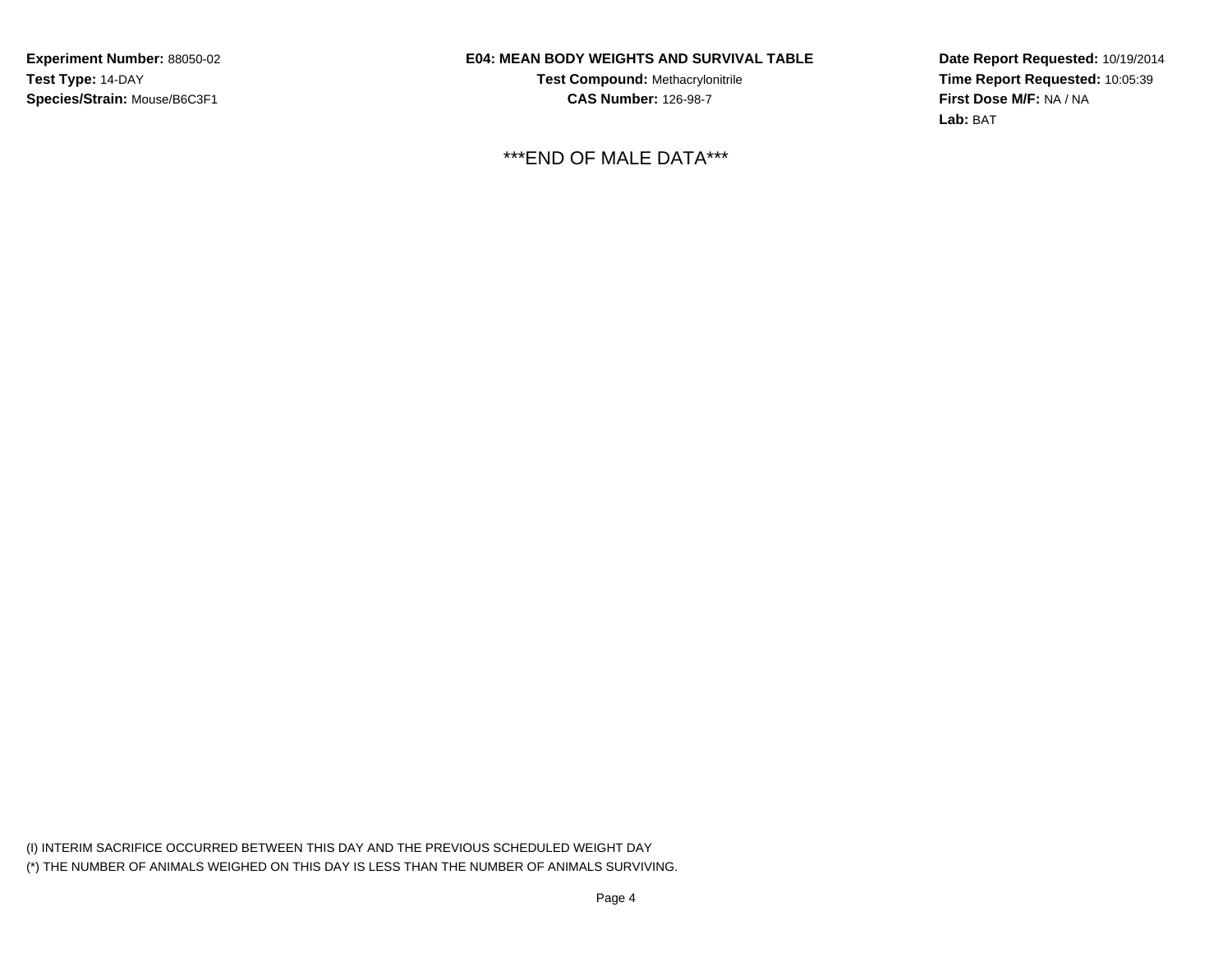#### **E04: MEAN BODY WEIGHTS AND SURVIVAL TABLE**

**Test Compound:** Methacrylonitrile**CAS Number:** 126-98-7

**Date Report Requested:** 10/19/2014**Time Report Requested:** 10:05:39**First Dose M/F:** NA / NA**Lab:** BAT

### **FEMALE**

| <b>DAY</b>                | $0$ G/L |   |       | $0.15$ G/L  |   |      | $0.3$ G/L           |             |      | 0.6 G/L             |              |
|---------------------------|---------|---|-------|-------------|---|------|---------------------|-------------|------|---------------------|--------------|
|                           | WT(g)   | N | WT(g) | % OF CNTL N |   |      | $WT(g)$ % OF CNTL N |             |      | $WT(g)$ % OF CNTL N |              |
|                           | 19.3    | 5 | 19.1  | 99.2        | 5 | 19.4 | 100.4               | -5          | 19.7 | 102.0               | 5            |
| 8                         | 20.4    | 5 | 20.4  | 100.1       | 5 | 19.1 | 93.8                | $5^{\circ}$ | 20.4 | 100.2               | $\mathbf{p}$ |
| <b>TERM</b><br><b>SAC</b> | 22.0    | 5 | 21.9  | 99.3        | 5 | 19.4 | 88.2                | 5           | 20.4 | 92.5                | $\mathbf{p}$ |

(I) INTERIM SACRIFICE OCCURRED BETWEEN THIS DAY AND THE PREVIOUS SCHEDULED WEIGHT DAY(\*) THE NUMBER OF ANIMALS WEIGHED ON THIS DAY IS LESS THAN THE NUMBER OF ANIMALS SURVIVING.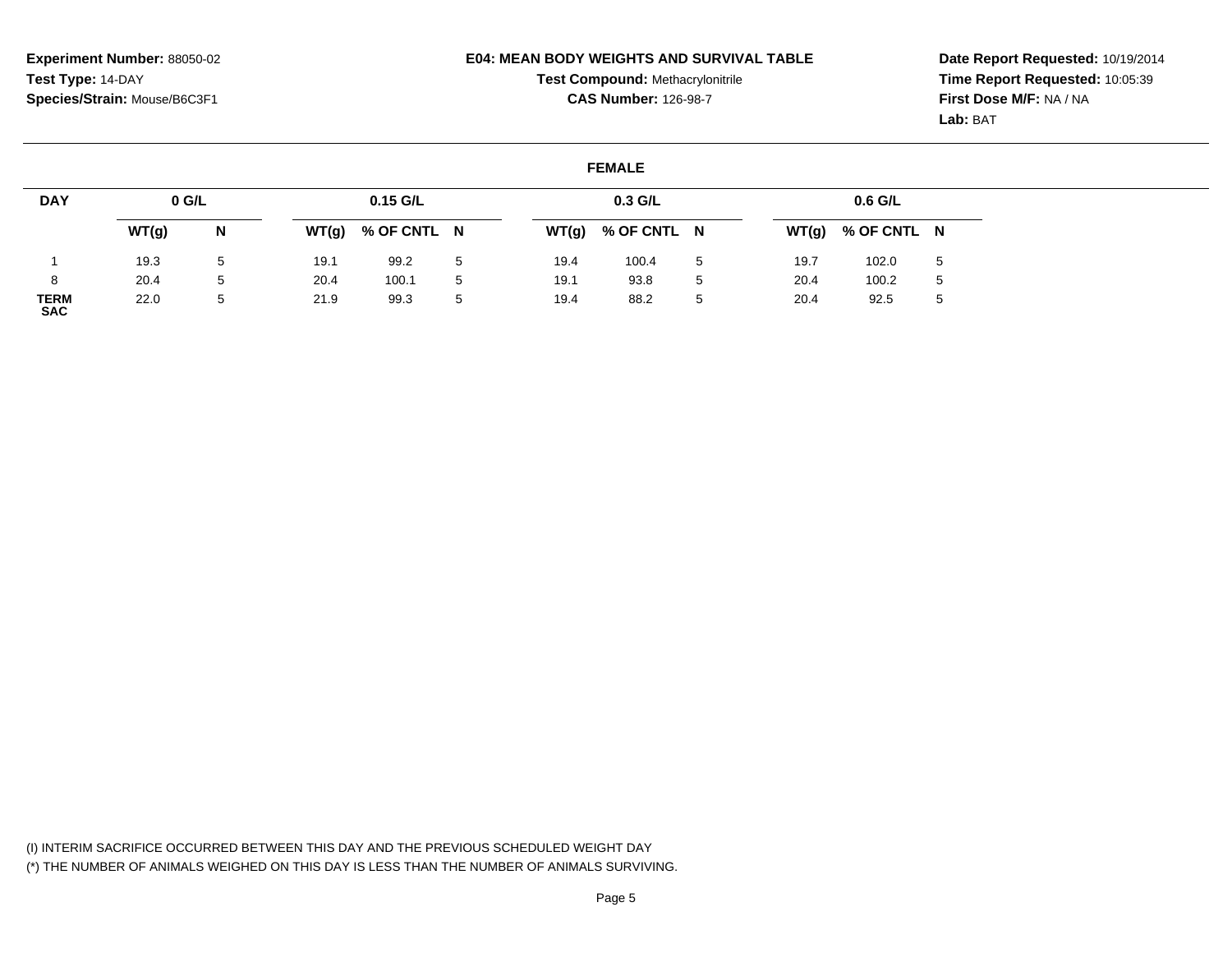### **E04: MEAN BODY WEIGHTS AND SURVIVAL TABLE**

**Test Compound:** Methacrylonitrile**CAS Number:** 126-98-7

**Date Report Requested:** 10/19/2014**Time Report Requested:** 10:05:39**First Dose M/F:** NA / NA**Lab:** BAT

#### **FEMALE**

| <b>DAY</b>          |      | 1.2 G/L             |    |      | 2.4 G/L             |   |
|---------------------|------|---------------------|----|------|---------------------|---|
|                     |      | $WT(g)$ % OF CNTL N |    |      | $WT(g)$ % OF CNTL N |   |
|                     | 19.2 | 99.5                | -5 | 19.2 | 99.6                | 5 |
| 8                   |      |                     |    | 17.8 | 87.4                |   |
| <b>TERM<br/>SAC</b> |      |                     |    | 20.8 | 94.4                |   |